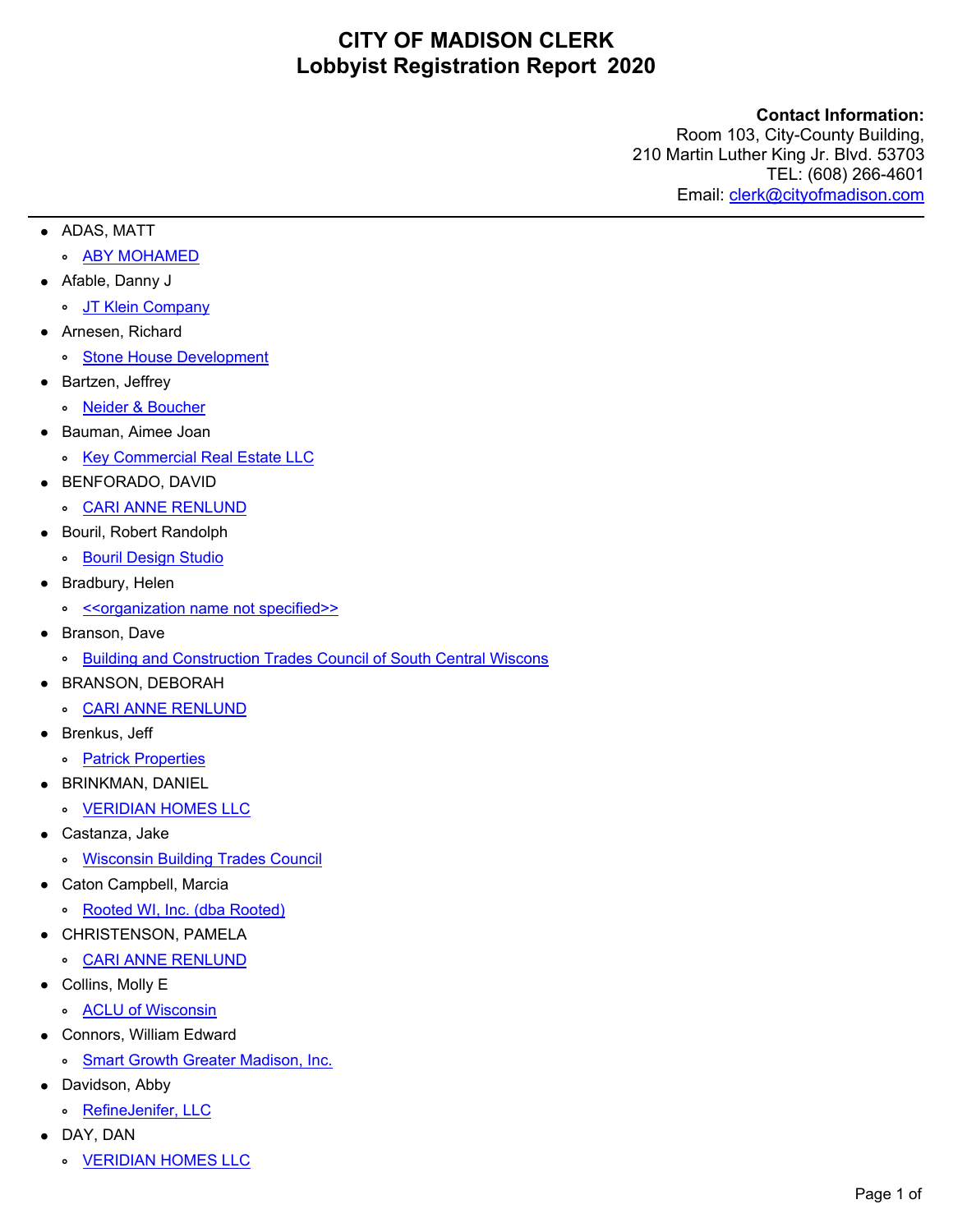### **Contact Information:**

- **•** DeGiulio, Kyle
	- **°** [Amazon](https://crystal.cityofmadison.com/WebReports/adapter/XReport.aspx?env=Webaccess&export=true&exporttype=5&reportName=/Webaccess/LobbyistRegistration&AltID=LOBREG-2020-00081)
- **•** DiFrancesco, Dan
	- **°** [MSP Real Estate](https://crystal.cityofmadison.com/WebReports/adapter/XReport.aspx?env=Webaccess&export=true&exporttype=5&reportName=/Webaccess/LobbyistRegistration&AltID=LOBREG-2020-00126)
- **•** DOWNING, LAUREN
	- **°** [ABY MOHAMED](https://crystal.cityofmadison.com/WebReports/adapter/XReport.aspx?env=Webaccess&export=true&exporttype=5&reportName=/Webaccess/LobbyistRegistration&AltID=LOBREG-2020-00143)
- **•** Drury, John C
	- **°** [<<organization name not specified>>](https://crystal.cityofmadison.com/WebReports/adapter/XReport.aspx?env=Webaccess&export=true&exporttype=5&reportName=/Webaccess/LobbyistRegistration&AltID=LOBREG-2020-00098)
- **•** dumbleton, kyle
- **°** [midwest modern](https://crystal.cityofmadison.com/WebReports/adapter/XReport.aspx?env=Webaccess&export=true&exporttype=5&reportName=/Webaccess/LobbyistRegistration&AltID=LOBREG-2020-00004)
- **•** EHLERS, CHRIS
	- **°** [VERIDIAN HOMES LLC](https://crystal.cityofmadison.com/WebReports/adapter/XReport.aspx?env=Webaccess&export=true&exporttype=5&reportName=/Webaccess/LobbyistRegistration&AltID=LOBREG-2020-00182)
- **•** Elliott, Patrick
	- **°** [FREEDOM FROM RELIGION FOUNDATION INC.](https://crystal.cityofmadison.com/WebReports/adapter/XReport.aspx?env=Webaccess&export=true&exporttype=5&reportName=/Webaccess/LobbyistRegistration&AltID=LOBREG-2020-00012)
	- **°** [Freedom From Religion Foundation, Inc.](https://crystal.cityofmadison.com/WebReports/adapter/XReport.aspx?env=Webaccess&export=true&exporttype=5&reportName=/Webaccess/LobbyistRegistration&AltID=LOBREG-2020-00188)
- **•** GUEST, ROGER
	- **°** [VERIDIAN HOMES LLC](https://crystal.cityofmadison.com/WebReports/adapter/XReport.aspx?env=Webaccess&export=true&exporttype=5&reportName=/Webaccess/LobbyistRegistration&AltID=LOBREG-2020-00183)
- **•** HACKEL, MIKE
	- **°** [HOMBURG EQUIPMENT, INC.](https://crystal.cityofmadison.com/WebReports/adapter/XReport.aspx?env=Webaccess&export=true&exporttype=5&reportName=/Webaccess/LobbyistRegistration&AltID=LOBREG-2020-00193)
- **•** Hanna, Sarah
	- **°** [Patrick Properties](https://crystal.cityofmadison.com/WebReports/adapter/XReport.aspx?env=Webaccess&export=true&exporttype=5&reportName=/Webaccess/LobbyistRegistration&AltID=LOBREG-2020-00128)
- **•** Hayes, Jillian
	- **°** [Stone House Development](https://crystal.cityofmadison.com/WebReports/adapter/XReport.aspx?env=Webaccess&export=true&exporttype=5&reportName=/Webaccess/LobbyistRegistration&AltID=LOBREG-2020-00203)
- **•** Heneghan, S. Quinn
	- **°** [Capri Senior Communities](https://crystal.cityofmadison.com/WebReports/adapter/XReport.aspx?env=Webaccess&export=true&exporttype=5&reportName=/Webaccess/LobbyistRegistration&AltID=LOBREG-2020-00039)
	- **°** [JT Klein Company, Inc.](https://crystal.cityofmadison.com/WebReports/adapter/XReport.aspx?env=Webaccess&export=true&exporttype=5&reportName=/Webaccess/LobbyistRegistration&AltID=LOBREG-2020-00036)
	- **°** [Movin' Out, Inc.](https://crystal.cityofmadison.com/WebReports/adapter/XReport.aspx?env=Webaccess&export=true&exporttype=5&reportName=/Webaccess/LobbyistRegistration&AltID=LOBREG-2020-00038)
	- **°** [Red Caboose Child Care Center, Inc.](https://crystal.cityofmadison.com/WebReports/adapter/XReport.aspx?env=Webaccess&export=true&exporttype=5&reportName=/Webaccess/LobbyistRegistration&AltID=LOBREG-2020-00040)
	- **°** [SSM Health Dean Medical Group](https://crystal.cityofmadison.com/WebReports/adapter/XReport.aspx?env=Webaccess&export=true&exporttype=5&reportName=/Webaccess/LobbyistRegistration&AltID=LOBREG-2020-00037)
- **•** HOBBIE, LYNN
	- **°** [CARI ANNE RENLUND](https://crystal.cityofmadison.com/WebReports/adapter/XReport.aspx?env=Webaccess&export=true&exporttype=5&reportName=/Webaccess/LobbyistRegistration&AltID=LOBREG-2020-00198)
- **•** HOMBURG, ANDREW
	- **°** [HOMBURG EQUIPMENT, INC.](https://crystal.cityofmadison.com/WebReports/adapter/XReport.aspx?env=Webaccess&export=true&exporttype=5&reportName=/Webaccess/LobbyistRegistration&AltID=LOBREG-2020-00191)
- **•** HOMBURG, CHRIS
	- **°** [HOMBURG EQUIPMENT, INC.](https://crystal.cityofmadison.com/WebReports/adapter/XReport.aspx?env=Webaccess&export=true&exporttype=5&reportName=/Webaccess/LobbyistRegistration&AltID=LOBREG-2020-00190)
- **•** Huggins, Melissa
	- **°** [Capri Senior Communities](https://crystal.cityofmadison.com/WebReports/adapter/XReport.aspx?env=Webaccess&export=true&exporttype=5&reportName=/Webaccess/LobbyistRegistration&AltID=LOBREG-2020-00033)
	- **°** [JT Klein Company](https://crystal.cityofmadison.com/WebReports/adapter/XReport.aspx?env=Webaccess&export=true&exporttype=5&reportName=/Webaccess/LobbyistRegistration&AltID=LOBREG-2020-00030)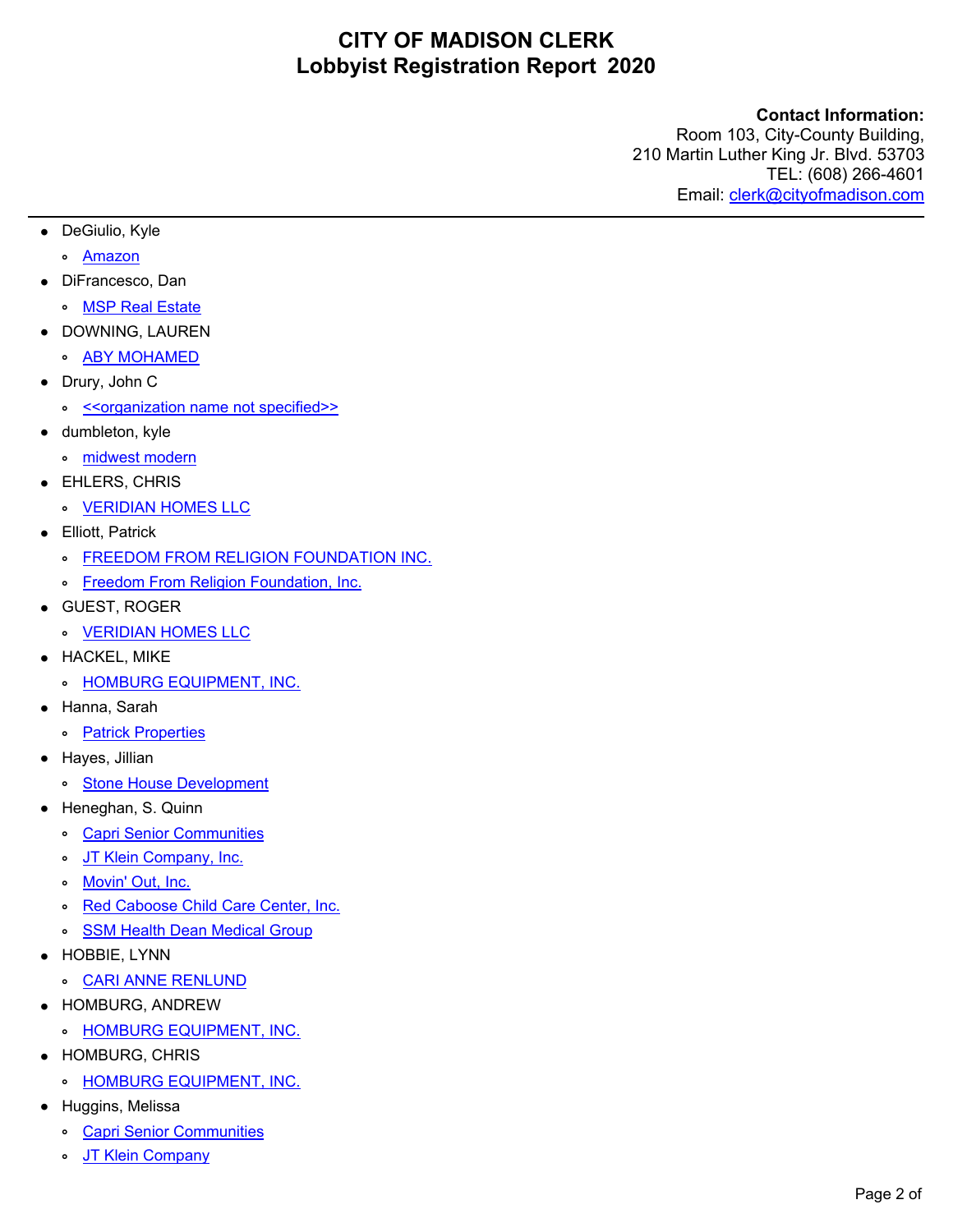### **Contact Information:**

- **°** [JT Klein, Inc.](https://crystal.cityofmadison.com/WebReports/adapter/XReport.aspx?env=Webaccess&export=true&exporttype=5&reportName=/Webaccess/LobbyistRegistration&AltID=LOBREG-2020-00029)
- **°** [Movin' Out, Inc.](https://crystal.cityofmadison.com/WebReports/adapter/XReport.aspx?env=Webaccess&export=true&exporttype=5&reportName=/Webaccess/LobbyistRegistration&AltID=LOBREG-2020-00032)
- **°** [Red Caboose Child Care Center, Inc.](https://crystal.cityofmadison.com/WebReports/adapter/XReport.aspx?env=Webaccess&export=true&exporttype=5&reportName=/Webaccess/LobbyistRegistration&AltID=LOBREG-2020-00034)
- **°** [SSM Health Dean Medical Group](https://crystal.cityofmadison.com/WebReports/adapter/XReport.aspx?env=Webaccess&export=true&exporttype=5&reportName=/Webaccess/LobbyistRegistration&AltID=LOBREG-2020-00031)
- **°** [The Annex Group](https://crystal.cityofmadison.com/WebReports/adapter/XReport.aspx?env=Webaccess&export=true&exporttype=5&reportName=/Webaccess/LobbyistRegistration&AltID=LOBREG-2020-00042)
- **•** Ilstrup, Jason
	- **°** [Downtown Madison Inc](https://crystal.cityofmadison.com/WebReports/adapter/XReport.aspx?env=Webaccess&export=true&exporttype=5&reportName=/Webaccess/LobbyistRegistration&AltID=LOBREG-2020-00194)
- **•** JENNINGS, PHILIP
	- **°** [HSA COMMERCIAL REAL ESTATE](https://crystal.cityofmadison.com/WebReports/adapter/XReport.aspx?env=Webaccess&export=true&exporttype=5&reportName=/Webaccess/LobbyistRegistration&AltID=LOBREG-2020-00137)
- **•** KESSENICH, ANDREW
	- **°** [SSM Health](https://crystal.cityofmadison.com/WebReports/adapter/XReport.aspx?env=Webaccess&export=true&exporttype=5&reportName=/Webaccess/LobbyistRegistration&AltID=LOBREG-2020-00178)
- **•** Ketcham, Linda
	- **°** [Madison-area Urban Ministry](https://crystal.cityofmadison.com/WebReports/adapter/XReport.aspx?env=Webaccess&export=true&exporttype=5&reportName=/Webaccess/LobbyistRegistration&AltID=LOBREG-2020-00095)
	- **°** [Madison-area Urban Ministry dba JustDane](https://crystal.cityofmadison.com/WebReports/adapter/XReport.aspx?env=Webaccess&export=true&exporttype=5&reportName=/Webaccess/LobbyistRegistration&AltID=LOBREG-2020-00119)
- **•** Klein, Jacob
	- **°** [JT Klein Company, Inc.](https://crystal.cityofmadison.com/WebReports/adapter/XReport.aspx?env=Webaccess&export=true&exporttype=5&reportName=/Webaccess/LobbyistRegistration&AltID=LOBREG-2020-00088)
- **•** Kupsch, Mark
	- **°** [HOMBURG EQUIPMENT, INC.](https://crystal.cityofmadison.com/WebReports/adapter/XReport.aspx?env=Webaccess&export=true&exporttype=5&reportName=/Webaccess/LobbyistRegistration&AltID=LOBREG-2020-00189)
- **•** LAWTON, EDWARD
	- **°** [PADDYWAX CANDLE BAR](https://crystal.cityofmadison.com/WebReports/adapter/XReport.aspx?env=Webaccess&export=true&exporttype=5&reportName=/Webaccess/LobbyistRegistration&AltID=LOBREG-2020-00179)
- **•** Lenz, Bryan
	- **°** [American Bird Conservancy](https://crystal.cityofmadison.com/WebReports/adapter/XReport.aspx?env=Webaccess&export=true&exporttype=5&reportName=/Webaccess/LobbyistRegistration&AltID=LOBREG-2020-00109)
- **•** Maniaci, Bridget
	- **°** [ENO VINO DOWNTOWN LLC](https://crystal.cityofmadison.com/WebReports/adapter/XReport.aspx?env=Webaccess&export=true&exporttype=5&reportName=/Webaccess/LobbyistRegistration&AltID=LOBREG-2020-00132)
	- **°** [Patrick Properties](https://crystal.cityofmadison.com/WebReports/adapter/XReport.aspx?env=Webaccess&export=true&exporttype=5&reportName=/Webaccess/LobbyistRegistration&AltID=LOBREG-2020-00133)
- **•** Mulliken, Melissa
	- **°** [Options in Community Living, Inc.](https://crystal.cityofmadison.com/WebReports/adapter/XReport.aspx?env=Webaccess&export=true&exporttype=5&reportName=/Webaccess/LobbyistRegistration&AltID=LOBREG-2020-00130)
- **•** MUNSON, BRIAN
	- **°** [VERIDIAN HOMES LLC](https://crystal.cityofmadison.com/WebReports/adapter/XReport.aspx?env=Webaccess&export=true&exporttype=5&reportName=/Webaccess/LobbyistRegistration&AltID=LOBREG-2020-00186)
- **•** O'BRIEN, SEAN
	- **°** [NORTHPOINTE DEVELOPMENT CORP II](https://crystal.cityofmadison.com/WebReports/adapter/XReport.aspx?env=Webaccess&export=true&exporttype=5&reportName=/Webaccess/LobbyistRegistration&AltID=LOBREG-2020-00134)
- **•** Pearson, Marcus
	- **°** [Capri Senior Communities](https://crystal.cityofmadison.com/WebReports/adapter/XReport.aspx?env=Webaccess&export=true&exporttype=5&reportName=/Webaccess/LobbyistRegistration&AltID=LOBREG-2020-00056)
	- **°** [JT Klein Company - Westgate](https://crystal.cityofmadison.com/WebReports/adapter/XReport.aspx?env=Webaccess&export=true&exporttype=5&reportName=/Webaccess/LobbyistRegistration&AltID=LOBREG-2020-00054)
	- **°** [Movin' Out, Inc.](https://crystal.cityofmadison.com/WebReports/adapter/XReport.aspx?env=Webaccess&export=true&exporttype=5&reportName=/Webaccess/LobbyistRegistration&AltID=LOBREG-2020-00055)
	- **°** [SSM Health](https://crystal.cityofmadison.com/WebReports/adapter/XReport.aspx?env=Webaccess&export=true&exporttype=5&reportName=/Webaccess/LobbyistRegistration&AltID=LOBREG-2020-00057)
	- **°** [The Annex Group](https://crystal.cityofmadison.com/WebReports/adapter/XReport.aspx?env=Webaccess&export=true&exporttype=5&reportName=/Webaccess/LobbyistRegistration&AltID=LOBREG-2020-00053)
- **•** PROCTER, ROBERT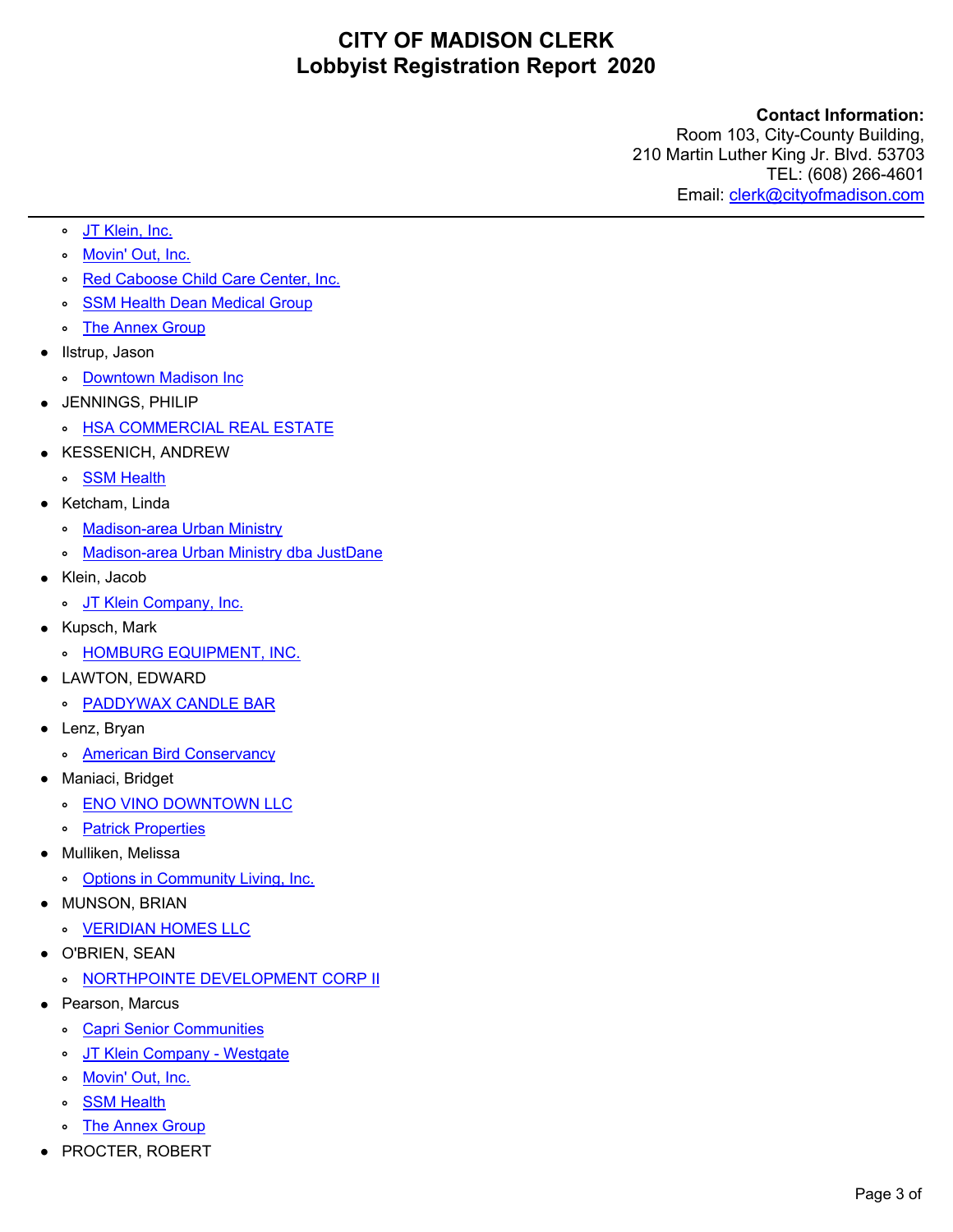### **Contact Information:**

- **°** [COBALT RESTAURANT GROUP](https://crystal.cityofmadison.com/WebReports/adapter/XReport.aspx?env=Webaccess&export=true&exporttype=5&reportName=/Webaccess/LobbyistRegistration&AltID=LOBREG-2020-00136)
- **°** [CORE CAMPUS MANAGER LLC](https://crystal.cityofmadison.com/WebReports/adapter/XReport.aspx?env=Webaccess&export=true&exporttype=5&reportName=/Webaccess/LobbyistRegistration&AltID=LOBREG-2020-00131)
- **•** RENLUND, CARI ANNE
- **°** [CARI ANNE RENLUND](https://crystal.cityofmadison.com/WebReports/adapter/XReport.aspx?env=Webaccess&export=true&exporttype=5&reportName=/Webaccess/LobbyistRegistration&AltID=LOBREG-2020-00196)
- **•** Ressl, Rebecca
	- **°** [Vera Court Neighborhood Center, Inc.](https://crystal.cityofmadison.com/WebReports/adapter/XReport.aspx?env=Webaccess&export=true&exporttype=5&reportName=/Webaccess/LobbyistRegistration&AltID=LOBREG-2020-00084)
- **•** Rodgers, James M
	- **°** [Liberty Mortgage & Development Corporation](https://crystal.cityofmadison.com/WebReports/adapter/XReport.aspx?env=Webaccess&export=true&exporttype=5&reportName=/Webaccess/LobbyistRegistration&AltID=LOBREG-2020-00079)
- **•** Rodgers, Jim M
	- **°** [Liberty Mortgage & Development Corporation](https://crystal.cityofmadison.com/WebReports/adapter/XReport.aspx?env=Webaccess&export=true&exporttype=5&reportName=/Webaccess/LobbyistRegistration&AltID=LOBREG-2020-00078)
- **•** Roe, Lucas N.
	- **°** [AMERICAN MULTI-CINEMA, INC.](https://crystal.cityofmadison.com/WebReports/adapter/XReport.aspx?env=Webaccess&export=true&exporttype=5&reportName=/Webaccess/LobbyistRegistration&AltID=LOBREG-2020-00094)
	- **°** [McAllen Properties 120 LLC](https://crystal.cityofmadison.com/WebReports/adapter/XReport.aspx?env=Webaccess&export=true&exporttype=5&reportName=/Webaccess/LobbyistRegistration&AltID=LOBREG-2020-00120)
	- **°** [Whole Foods Market](https://crystal.cityofmadison.com/WebReports/adapter/XReport.aspx?env=Webaccess&export=true&exporttype=5&reportName=/Webaccess/LobbyistRegistration&AltID=LOBREG-2020-00108)
- **•** Sanders, Carrie
	- **°** [Hope Community Capital LLC](https://crystal.cityofmadison.com/WebReports/adapter/XReport.aspx?env=Webaccess&export=true&exporttype=5&reportName=/Webaccess/LobbyistRegistration&AltID=LOBREG-2020-00082)
- **•** SCHULER, GAIL
	- **°** [HOMBURG EQUIPMENT, INC.](https://crystal.cityofmadison.com/WebReports/adapter/XReport.aspx?env=Webaccess&export=true&exporttype=5&reportName=/Webaccess/LobbyistRegistration&AltID=LOBREG-2020-00192)
- **•** SIMON, DAVID
	- **°** [VERIDIAN HOMES LLC](https://crystal.cityofmadison.com/WebReports/adapter/XReport.aspx?env=Webaccess&export=true&exporttype=5&reportName=/Webaccess/LobbyistRegistration&AltID=LOBREG-2020-00181)
- **•** Spencer, Matthew S
	- **°** [CARI ANNE RENLUND](https://crystal.cityofmadison.com/WebReports/adapter/XReport.aspx?env=Webaccess&export=true&exporttype=5&reportName=/Webaccess/LobbyistRegistration&AltID=LOBREG-2020-00199)
- **•** SUPPLE, AMY
	- **°** [EDGEWATER HOTEL COMPANY LLC](https://crystal.cityofmadison.com/WebReports/adapter/XReport.aspx?env=Webaccess&export=true&exporttype=5&reportName=/Webaccess/LobbyistRegistration&AltID=LOBREG-2020-00176)
- **•** SWANSON, RYAN
	- **°** [ABY MOHAMED](https://crystal.cityofmadison.com/WebReports/adapter/XReport.aspx?env=Webaccess&export=true&exporttype=5&reportName=/Webaccess/LobbyistRegistration&AltID=LOBREG-2020-00145)
- **•** Thennes, Karla
	- **°** [Porchlight, Inc.](https://crystal.cityofmadison.com/WebReports/adapter/XReport.aspx?env=Webaccess&export=true&exporttype=5&reportName=/Webaccess/LobbyistRegistration&AltID=LOBREG-2020-00008)
- **•** Trachtenberg, Ronald M.
	- **°** [BUBBLE TIME GRAND CANYON LLC](https://crystal.cityofmadison.com/WebReports/adapter/XReport.aspx?env=Webaccess&export=true&exporttype=5&reportName=/Webaccess/LobbyistRegistration&AltID=LOBREG-2020-00154)
	- **°** [DAVID AND JEANETTE ZIMMERMAN](https://crystal.cityofmadison.com/WebReports/adapter/XReport.aspx?env=Webaccess&export=true&exporttype=5&reportName=/Webaccess/LobbyistRegistration&AltID=LOBREG-2020-00141)
	- **° [JON SCHUR](https://crystal.cityofmadison.com/WebReports/adapter/XReport.aspx?env=Webaccess&export=true&exporttype=5&reportName=/Webaccess/LobbyistRegistration&AltID=LOBREG-2020-00140)**
	- **°** [MINORITY OWNED BUSINESS LLC](https://crystal.cityofmadison.com/WebReports/adapter/XReport.aspx?env=Webaccess&export=true&exporttype=5&reportName=/Webaccess/LobbyistRegistration&AltID=LOBREG-2020-00155)
- **•** Wautier, Nathan J.
	- **°** [<<organization name not specified>>](https://crystal.cityofmadison.com/WebReports/adapter/XReport.aspx?env=Webaccess&export=true&exporttype=5&reportName=/Webaccess/LobbyistRegistration&AltID=LOBREG-2020-00009)
- **•** Wilcox, Josh
	- **°** [North Central Group](https://crystal.cityofmadison.com/WebReports/adapter/XReport.aspx?env=Webaccess&export=true&exporttype=5&reportName=/Webaccess/LobbyistRegistration&AltID=LOBREG-2020-00092)
	- **[Patrick Properties](https://crystal.cityofmadison.com/WebReports/adapter/XReport.aspx?env=Webaccess&export=true&exporttype=5&reportName=/Webaccess/LobbyistRegistration&AltID=LOBREG-2020-00121)**